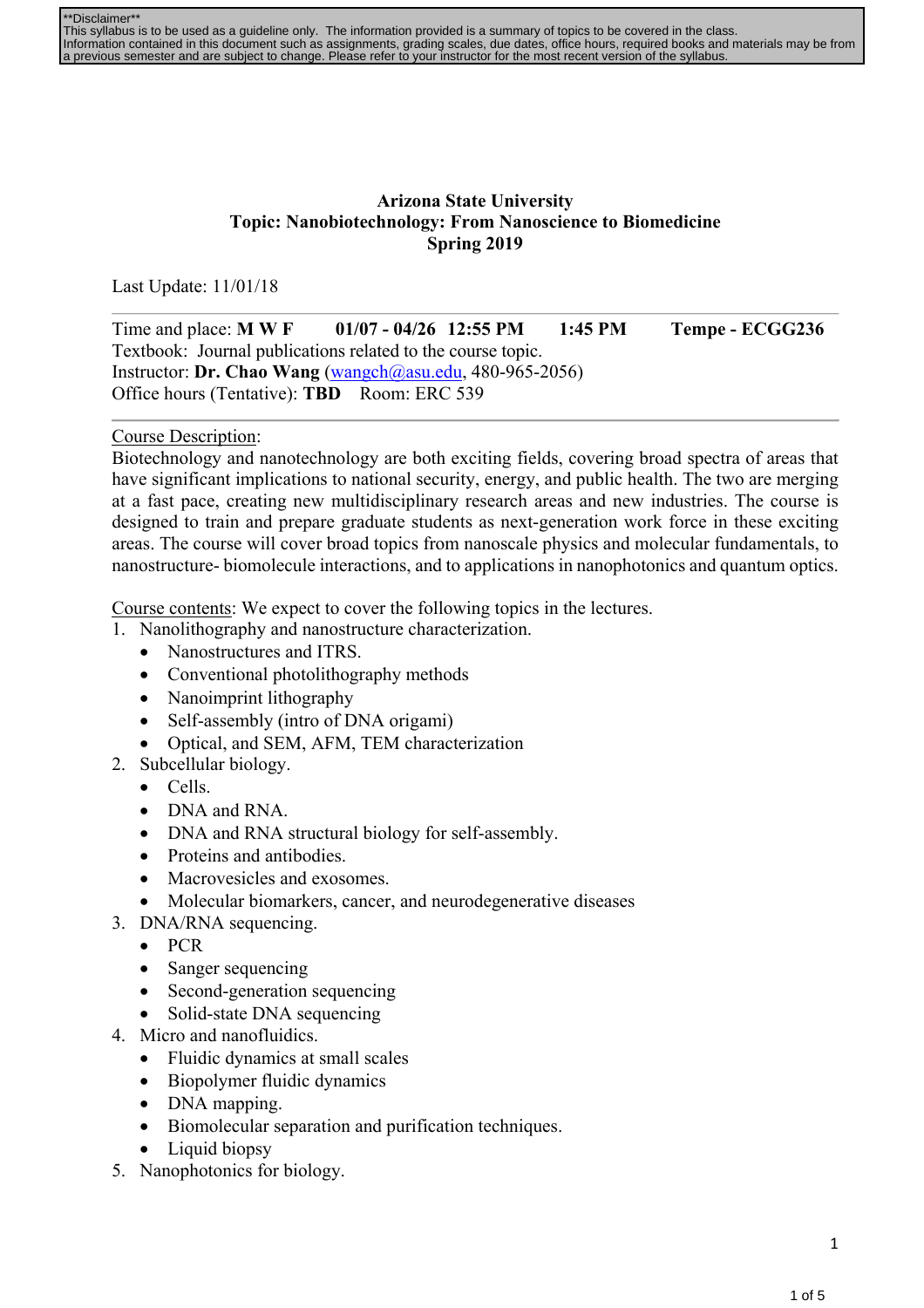- Maxwell equations.
- Fluorescent dyes and fluorescence imaging
- Raman and IR spectroscopy.
- Propagating surface plasmon and localized surface plasmon
- Optical nanoantennas.
- Metamaterials and metasurface
- Fano resonance
- Purcell effect
- Quantum strong coupling
- 6. Biological sensors and Assays
	- DNA arrays.
	- SPR (surface plasmon resonance)
	- ELISA (enzyme-linked immunosorbent assay)
	- Colorimetric assays
	- Isothermal nucleic acid amplification.
- 7. Grant application discussions
	- NSF: how it works; your project summary matters
	- NIH: how to write your first specific aims

Grading: Your letter grade will be calculated as per the following table. These thresholds will be set at the instructor's discretion.

| Letter grade | Course numerical score |  |
|--------------|------------------------|--|
| $A+$         | 95 and above           |  |
| A            | 85 and $\leq$ 95%      |  |
| $B+$         | 75 and $\leq$ 85%      |  |
| R            | 70 and $\leq 75\%$     |  |
| $\subset$    | 65 and $< 70\%$        |  |
|              | 60 and $\leq 65\%$     |  |
| F            | $<60\%$                |  |

**The grade will not be adjusted,** but opportunities for extra credit may be provided to boost your score based on your attendance and progress in the course. The approximate grading scheme is

| Topical Literature Summary                        | $ 30\%$ |
|---------------------------------------------------|---------|
| Research Proposal summary/Specific Aims           | 20%     |
| Final Proposal Presentation evaluated by students | 20%     |
| Final Research Proposal evaluated by instructor   | 30%     |

Homework/Literature Summary (30%): No homework assignment. However, a topical literature summary (10 to 15 page in powerpoint) will be required after each of the six topics (1-6) covered in this lecture: 1. Nanolithography and nanostructure characterization. 2. Subcellular biology. 3. DNA/RNA sequencing. 4. Micro and nanofluidics. 5. Nanophotonics for biology. 6. Biological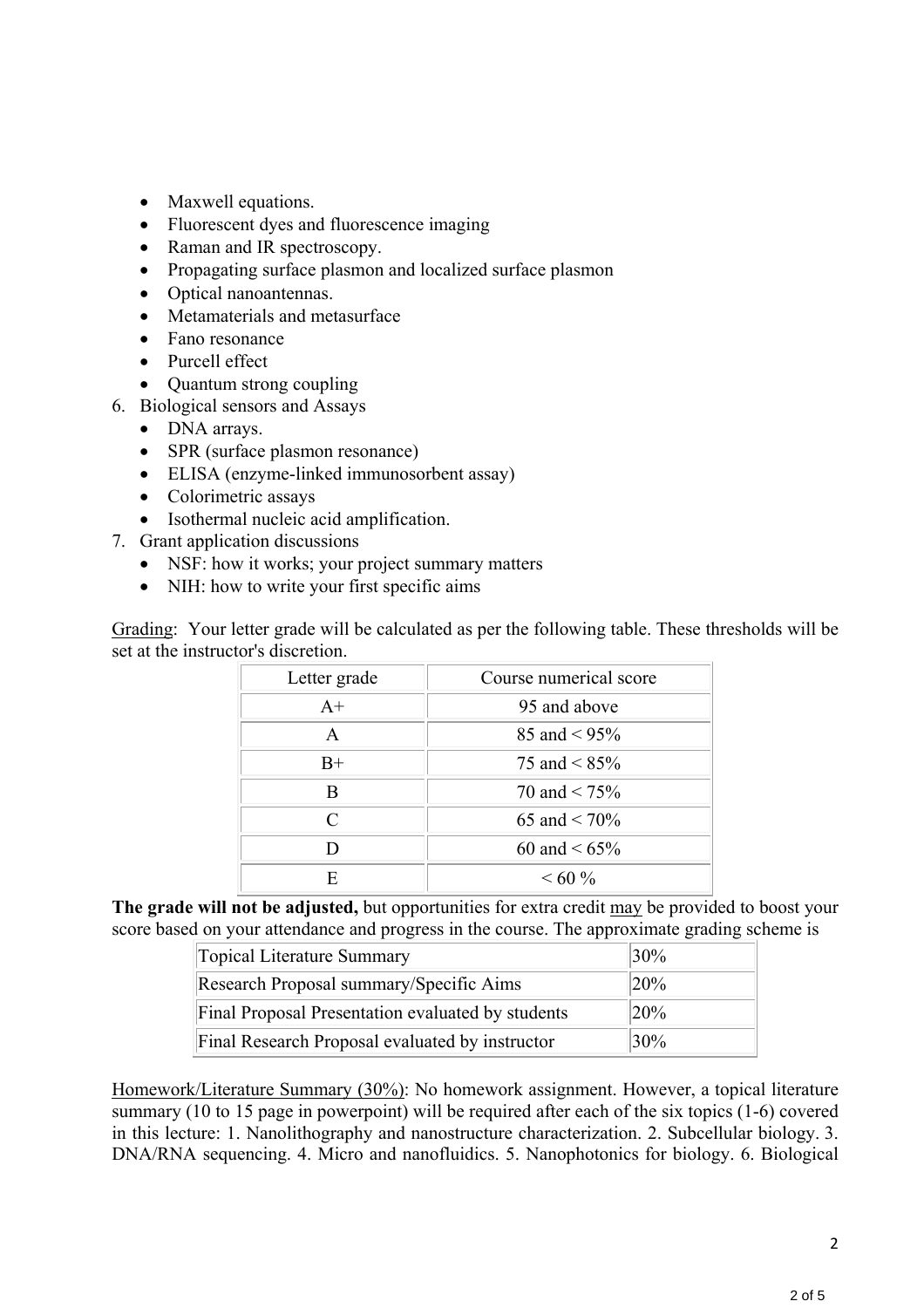sensors and Assays. The quality of the literature summary will be evaluated and accordingly scored.

Proposal practice (70%):

This class provides guidance to write NSF and NIH proposals. Depending on its nature of study, the research in the field of nanotechnology and biotechnology usually goes to National Science Foundation (NSF) or National Institute of Health (NIH). The course provides the students with the following practice on writing proposals.

The students should identify the research topic they want to propose, and discuss with the instructor **using their prepared slides at least 2 weeks before the proposal summary/aims are due.** The topic should be scientifically sound and interesting and closely related to one of topics discussed in this class. Then there are three parts related to this proposal.

- 1. Proposal summary (for NSF) and specific aims (for NIH). The students will then identify the nature of their study and determine if they will submit to NSF or NIH. Then they will write one-page proposal summary or specific aims. The instructor will grade and provide feedback to the students.
- 2. Final proposal presentation

In the final two to three weeks, presentations will be organized, and all the students are required to participate. The presentations will be graded by all the other students. Guidelines for presentation:

- 7 min presentation  $+$  3 min Q/A
- Recommend to use the template provided by the instructor.
- Graded by other students, 15%.
- Your own grading efforts, 5% (coming late will affect score, missing the presentation will void your efforts).
- Practice

Review criteria to ask when grading

- How you evaluate the topic. (Is the topic interesting?)
- Did the presenter give enough information so that you understand the problem and background information?
- Was the presenter able to explain the concepts clearly (including Q/A) and present logically?
- Evaluate the overall presentation quality (did you learn something new that could be useful to you?)
- 3. Final research proposal

Guidelines:

- 5-6 pages. Figures and tables included. No more than four display items (figures or tables).
- Include title, background, your proposed research goals/aims, your proposed designs, experiments, structures, *etc*, and references.
- Single column, single line spacing, Arial font size 11. Page margin 0.5 inch each side.
- Cite literatures and organize your reference; reference page does NOT count towards the total page number.
- Should NOT contain any confidential information.
- No need to add budget.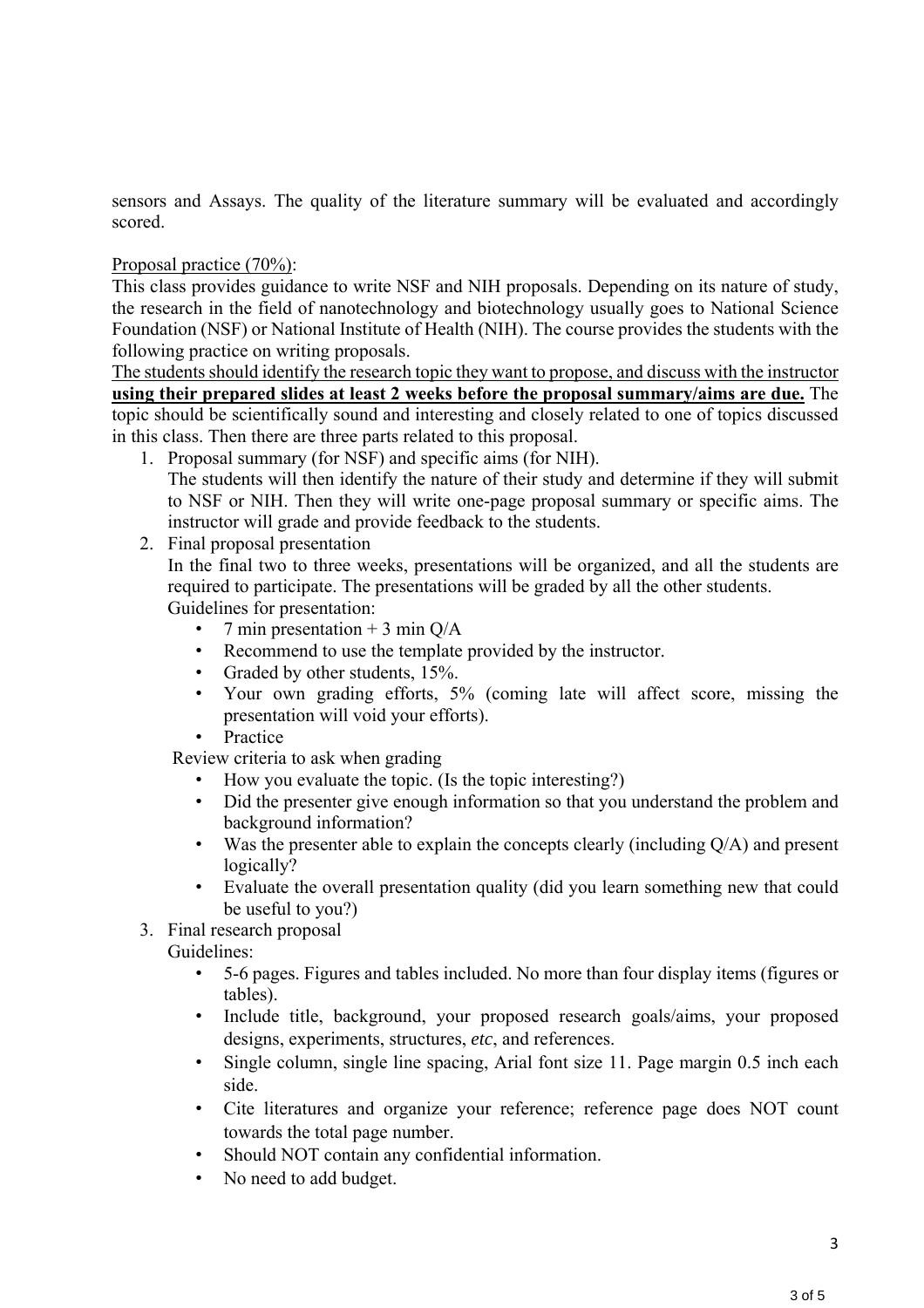## Grading criteria

- Topic (25%): closely related to the lectures (nanobiotechnology, 10%) and novelty  $(15%)$
- Background/introduction (20%): explain the motivation of this paper, *e.g.* scientific problem/challenges you want to discuss.
- Research goals/aims (15%): articulate the concepts clearly and write concisely.
- Your proposed designs, experiments, structures (30%): describe clearly and in sufficient details with assistance of schematics, plots, figures, and tables where needed (15%); explain what is your plan to achieve the desired performance of the technology you propose, use timeline table (Gantt chart) if needed (10%); Identify potential risks and suggest risk mitigation plans (5%).
- References (10%): well organized, citations given where necessary.

## Attendance:

Accommodations will be made for religious observances provided that students notify the instructor at the beginning of the semester concerning those dates. Students who expect to miss class due to officially university-sanctioned activities should inform the instructor early in the semester. Alternative arrangements will generally be made for any examinations and other graded in-class work affected by such absences. The preceding policies are based on ACD 304–04, "Accommodation for Religious Practices" and ACD 304–02, "Missed Classes Due to University-Sanctioned Activities."

**Classroom Behavior:** Cell phones and pagers (must be/or state alternative rule) turned off during class to avoid causing distractions. The use of recording devices is not permitted during class. Any violent or threatening conduct by an ASU student in this class will be reported to the ASU Police Department and the Office of the Dean of Students.

**Laptop/Tablet Policy: allowed if you are using it in connection with the class; for instance, taking notes. Not Permitted: if you are surfing the web, checking email, etc.** 

**Academic Integrity:** All students in this class are subject to ASU's Academic Integrity Policy (available at http://provost.asu.edu/academicintegrity) and should acquaint themselves with its content and requirements, including a strict prohibition against plagiarism. All violations will be reported to the Dean's office, who maintain records of all offenses. Students are expected to abide by the FSE Honor Code (http://engineering.asu.edu/integrity/). Literature Study and final research proposal should be completed by each student independently. **Copying online without proper citation will be viewed as plagiarism and void your credits.** Be advised of the University's Code of Academic Integrity, which sets strict penalties.

**Sexual Discrimination:** Title IX is a federal law that provides that no person be excluded on the basis of sex from participation in, be denied benefits of, or be subjected to discrimination under any education program or activity. Both Title IX and university policy make clear that sexual violence and harassment based on sex is prohibited. An individual who believes they have been subjected to sexual violence or harassed on the basis of sex can seek support, including counseling and academic support, from the university. If you or someone you know has been harassed on the basis of sex or sexually assaulted, you can find information and resources at https://sexualviolenceprevention.asu.edu/faqs. As a mandated reporter, I am obligated to report